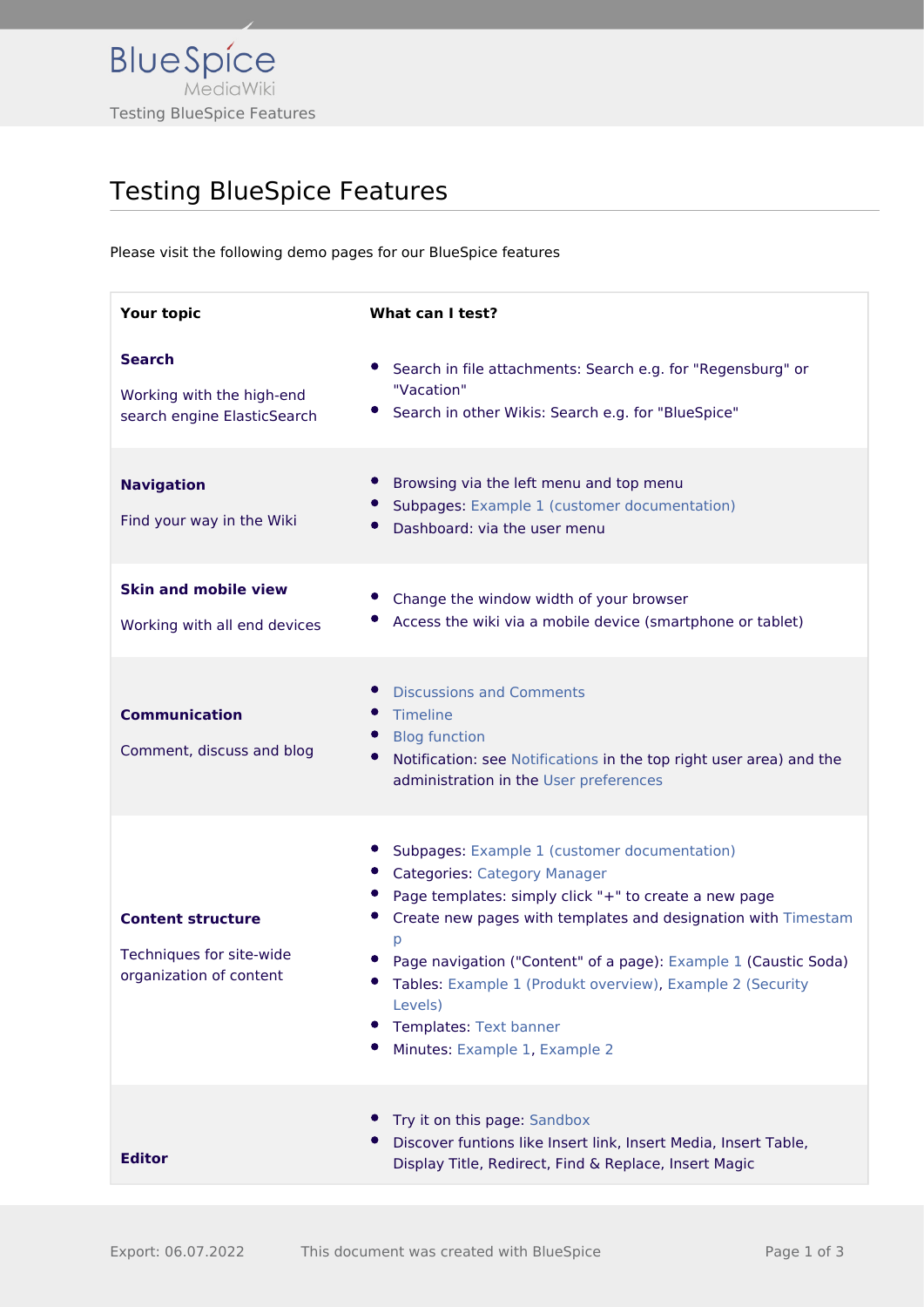| <b>Your topic</b>                                                                 | What can I test?                                                                                                                                                                                                                                                                                                                                                                                                                                                          |
|-----------------------------------------------------------------------------------|---------------------------------------------------------------------------------------------------------------------------------------------------------------------------------------------------------------------------------------------------------------------------------------------------------------------------------------------------------------------------------------------------------------------------------------------------------------------------|
| The enhanced VisualEditor of<br>Wikipedia                                         | Insert template, e.g. template "hint"<br>$\bullet$                                                                                                                                                                                                                                                                                                                                                                                                                        |
| <b>Rich articles</b><br>Enhance pages with dynamic<br>functions                   | Video 1 (YouTube)<br>• Video 2 (YouTube)<br>Map (e.g., Google Maps)<br>Imagemap<br>$\bullet$<br>Picture gallery<br>Footnotes<br>Math formulas<br>Programming code (How to insert code blocks), Syntax<br>highlighting<br>Flow diagrams (Drawio): Business process, Systems architecture<br>$\bullet$<br><b>DynamicPageList</b><br><b>Header Tabs</b><br>Sign here<br>Widgets<br>Multimedia Viewer: Eample Gallery on page "Regensburg"<br><b>TagCloud</b><br>CategoryTree |
| <b>Data and analysis</b><br>Find out more about the<br>possibilities of semantics | Have a look at all pages under "Management system" in the left<br>navigation<br>Create and edit pages with formulas Example<br>Metadata query: Example "Competencies in the company"                                                                                                                                                                                                                                                                                      |
| <b>Quality assurance</b><br>How to control the quality of an<br>article:          | Page assignments: Example 1<br>Reminder: Example 1<br>Freshness of an article (Expiry): Example 1, Example 2<br>Review: All ongoing reviews, Example 1<br>Approval functionality (drafts)<br>Confirmation of reading<br>Special pages: many MediaWiki maintenance lists and functions                                                                                                                                                                                     |
| <b>Book functionality</b><br>Combining articles into books                        | See example books in the menu (top left)<br><b>Book administration</b><br>Book export with attachements: Example 1 (Export of the Quality<br>Handbook)                                                                                                                                                                                                                                                                                                                    |